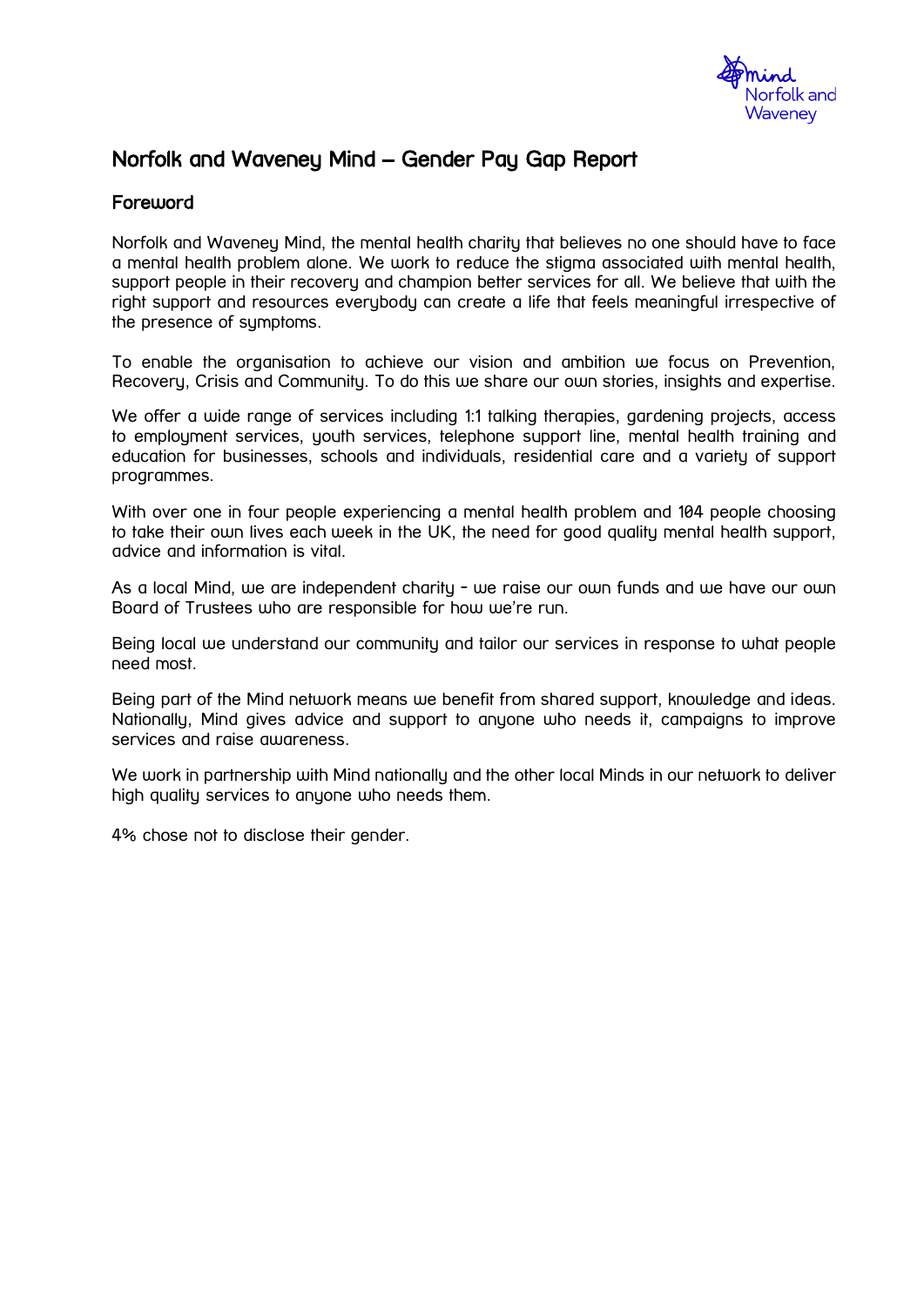

## Gender Pay Gap vs Equal Pay

The Equality & Human Rights commission outlines the differences between these two terms:

Whilst both equal pay and the gender pay gap deal with the disparity of pay women receive in the workplace, they are two different issues:

- 1. Equal pay means that men and women in the same employment, performing equal work must receive equal pay, as set out in the Equality Act 2010.
- 2. The gender pay gap is a measure of the difference between men and women's average earnings across an organisation or the labour market. It is expressed as a percentage of men's earnings."

Equal pay is unlawful and gender pay is not. This is due to the cause of a gender pay gap not falling within the direct control of an employer. Norfolk and Waveney Mind ensures it does not engage in any practices that breach equal pay legislation. Gender Equality is an issue that will be tackled by going far beyond legislative compliance. Addressing the Gender Pay Gap is part of this.

### Statutory Information: Bonus Data

As part of the mandatory reporting process, employers are required top publish the gender pay gap within their bonuses. At Norfolk and Waveney Mind, bonuses are not awarded and therefore it is not possible to report a bonus gender pay gap.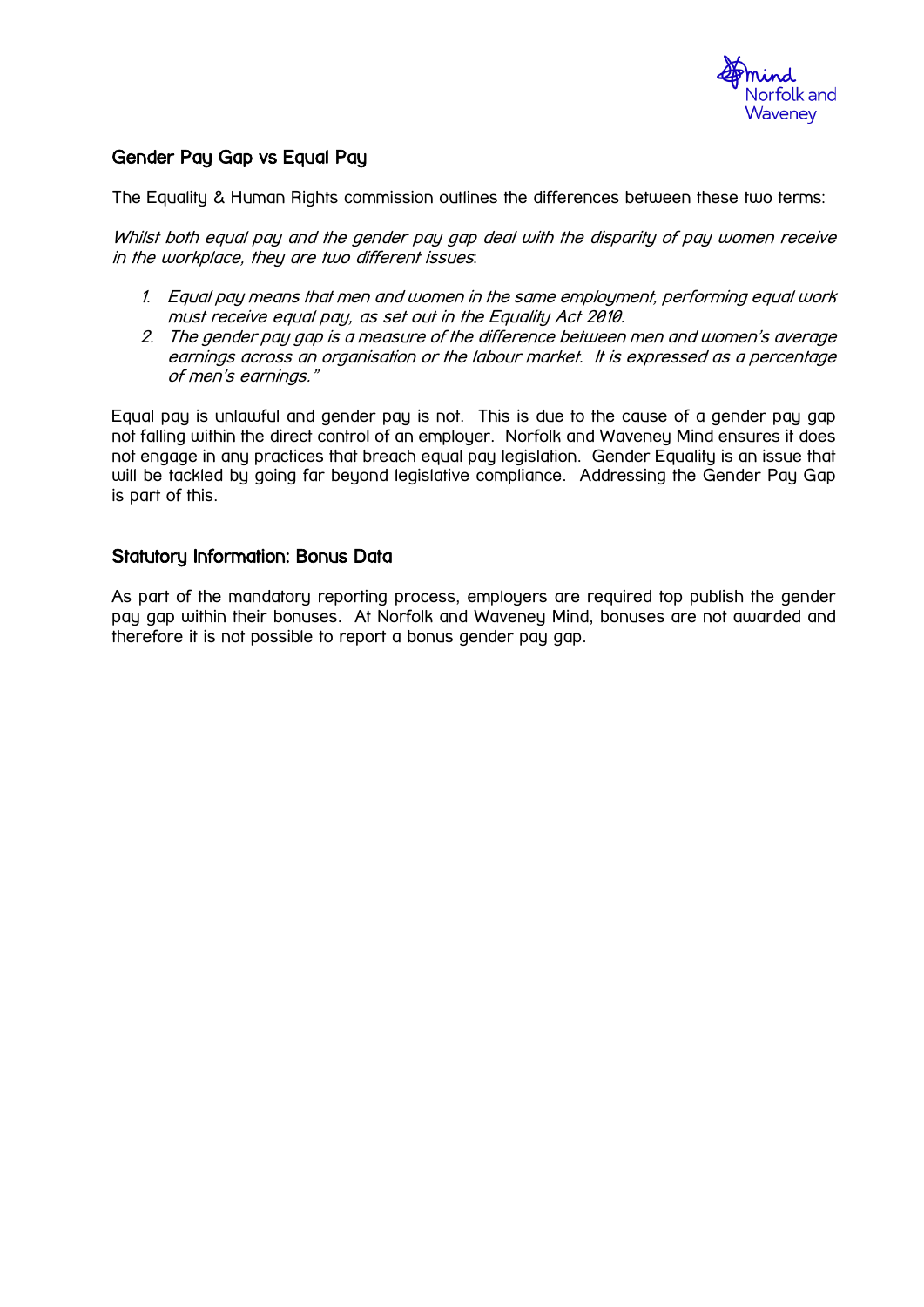

# **Summary**

Data as of 31 March 2022

Gender of workforce is 73% female and 27% male. This is female majority is greater than voluntary sector average of 68% female\*.



### Including the CEO Salary:

Our overall gender pay gap, by mean average is 7.0% \*\*. This highlights the difference between average pay of female and males within the NWM workforce. The gender pay gap by median average is 34.1%\*\*\* which indicates the median pay for males is far higher than for females.

|             | <b>NWM</b> | <b>ONS</b> (all employer<br>comparisons) | <b>ONS</b> (not for Profit<br>comparisons) |
|-------------|------------|------------------------------------------|--------------------------------------------|
| <b>Mean</b> | 7.0%       | 14.9%                                    | $18.0\%$                                   |
| Median      | 34.1%      | 15.4%                                    | 20.8%                                      |

When comparing these findings to those reported by the Office for National Statistics 2021<sup>\*\*\*\*</sup>, we find the mean average is below the 14.9% reported but the median is far higher than the 15.4%.

When comparing the data specifically for the Not-for-Profit Sectors, we find the national mean average is 18.0% and the median average is 20.8%. Again, our mean is below and median is higher.

### Excluding the CEO Salary:

Our overall gender pay gap, by mean average is 4.6.0% \*\*. This highlights the difference between average pay of female and males within the NWM workforce. The gender pay gap by median average is -17.95%\*\*\* which indicates the median pay for females is higher than for males.

| NWM | <b>ONS (all employer</b><br>comparisons) | <b>ONS</b> (not for Profit<br>comparisons) |
|-----|------------------------------------------|--------------------------------------------|
|-----|------------------------------------------|--------------------------------------------|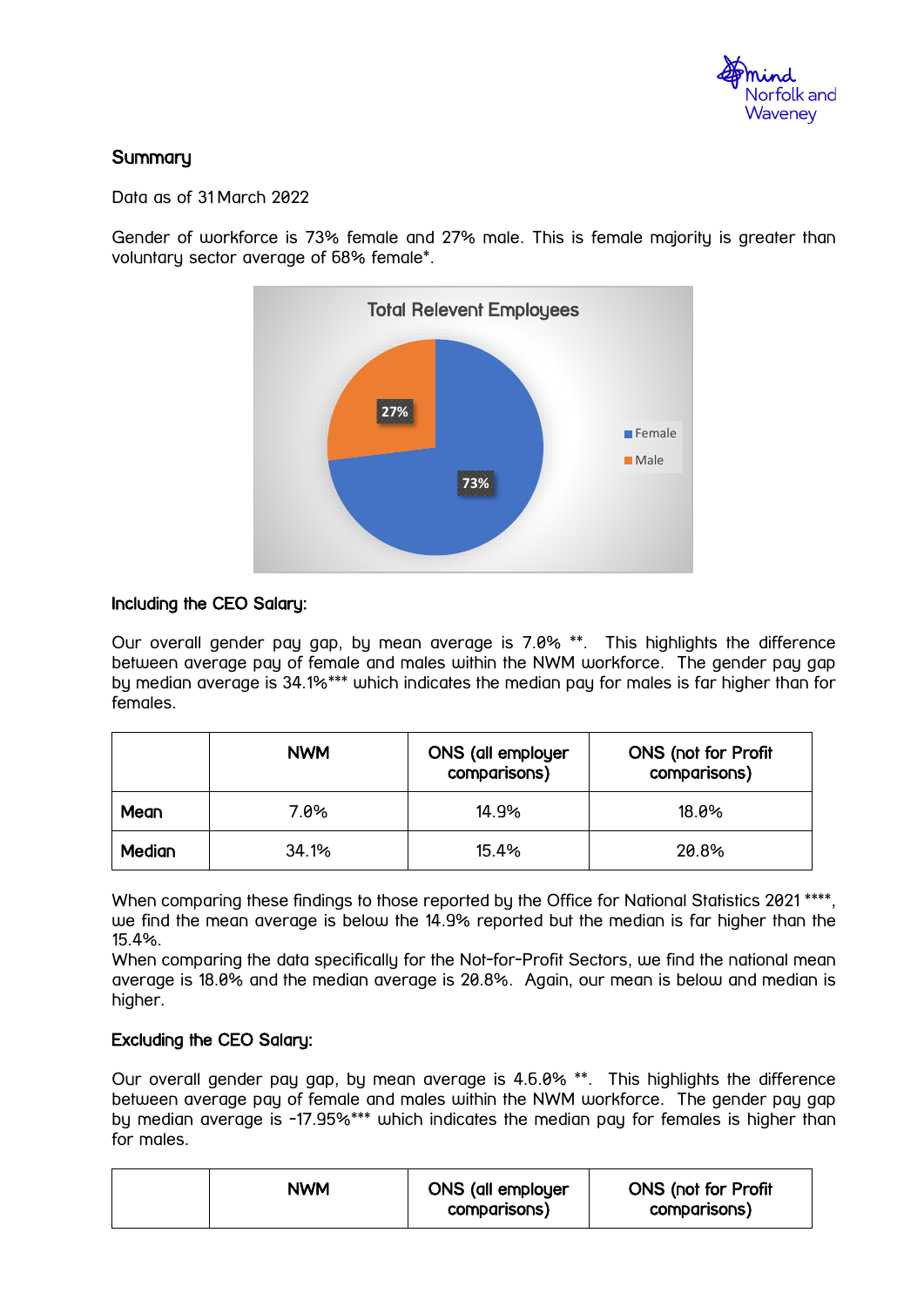

| Mean   | 4.6%   | 14.9% | 18.0% |
|--------|--------|-------|-------|
| Median | $-18%$ | 15.4% | 20.8% |

When comparing these findings to those reported by the Office for National Statistics 2021<sup>\*\*\*\*</sup>, we find the mean average is well below the 14.9% reported but the median is very much below the 15.4%.

When comparing the data specifically for the Not-for-Profit Sectors, we find the national mean average is 18.0% and the median average is 20.8%. both the mean and median are below.

\*UK civil society almanac 2021 tables (sourced via NCVO website)

\*\*the mean figure is the difference between the average of men's and women's pay

\*\*\*the median figure is the difference between the midpoints in the ranges of men's and women's pay \*\*\*\*Gender pay gap - [Office for National Statistics \(ons.gov.uk\)](https://www.ons.gov.uk/employmentandlabourmarket/peopleinwork/earningsandworkinghours/datasets/annualsurveyofhoursandearningsashegenderpaygaptables)

The above figures indicate a low-level gender pay gap for the mean but not for the median, on their own, do not provide the detail of where the gap exists.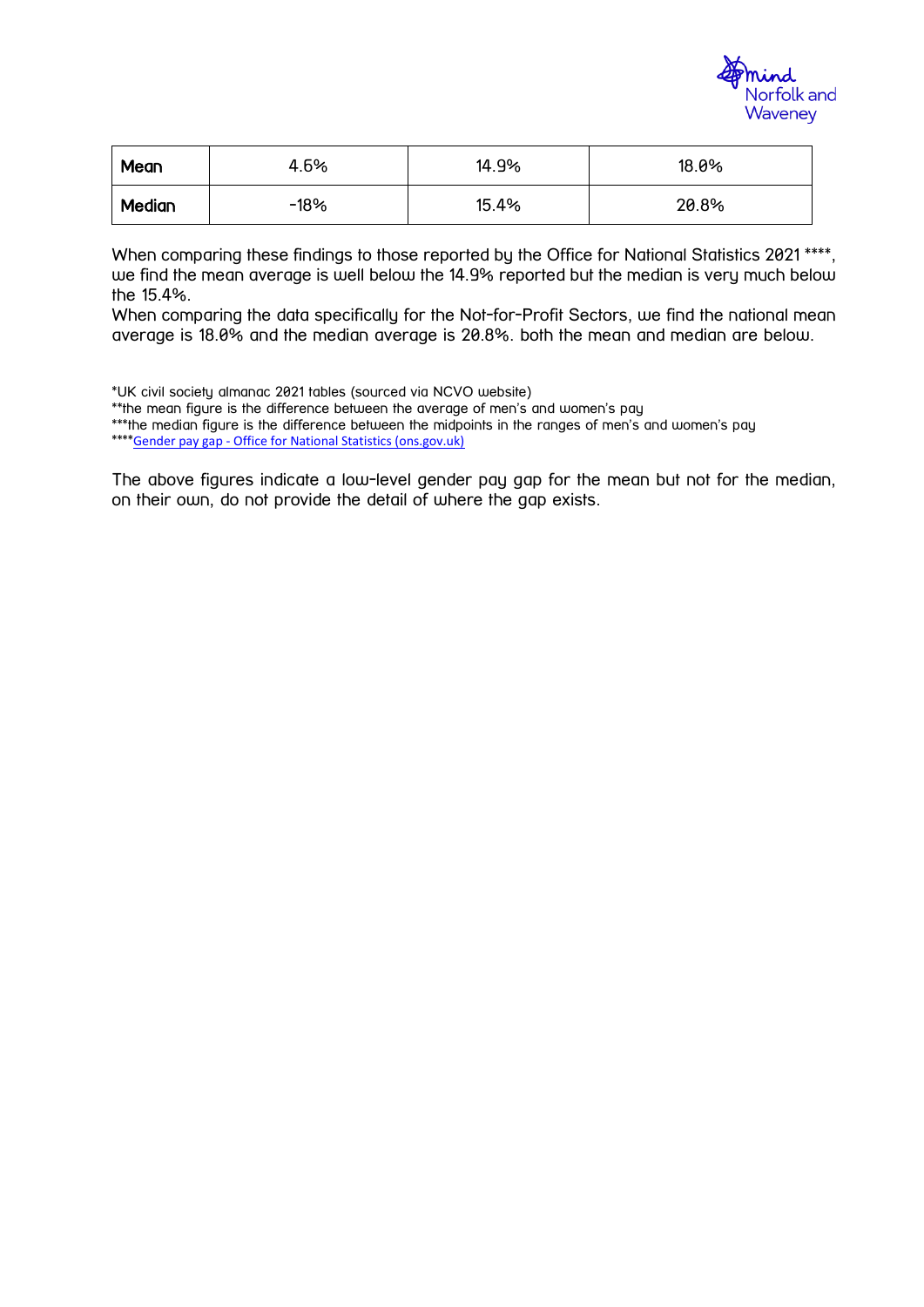

### What may be influencing the current pay gap?

### Part-time and short-term contracts, including bank work

One key driver for the gender pay gap on a national scale is that part-time, short-term contracts / bank work are more likely to be occupied by women, and these roles tend to be in the lower paid areas of an organisation. Higher paid roles are more likely to be full-time.

Within NWM, there were 181 part-time roles at the snapshot date, 1138 of which were filled by female employees (76% of all employees)



#### Merger

The organisation has now settled down after turbulence following a merger of 3 organisations.

The Executive Leadership Team at time of reporting is heavily male dominated with 71.5% male and 28.5% female. However, the next level down of senior managers is role reversal with 30% being male and 70% female.

#### Candidates being attracted to the Charity

When looking at the numbers of applicants applying for roles within the Organisation, the view is more balanced, supporting the evidence above that any gap within the lower Quartiles is minimal in nature.

The Charity welcomes applicants with Lived Experience and there are a significant number who make an active career change to move into the Mental Health arena. Many of these are female, wanting to work on a part-time basis.

#### Taking Action

Senior Leadership and Upper Quartile

Initiatives that support career development, talent identification and succession planning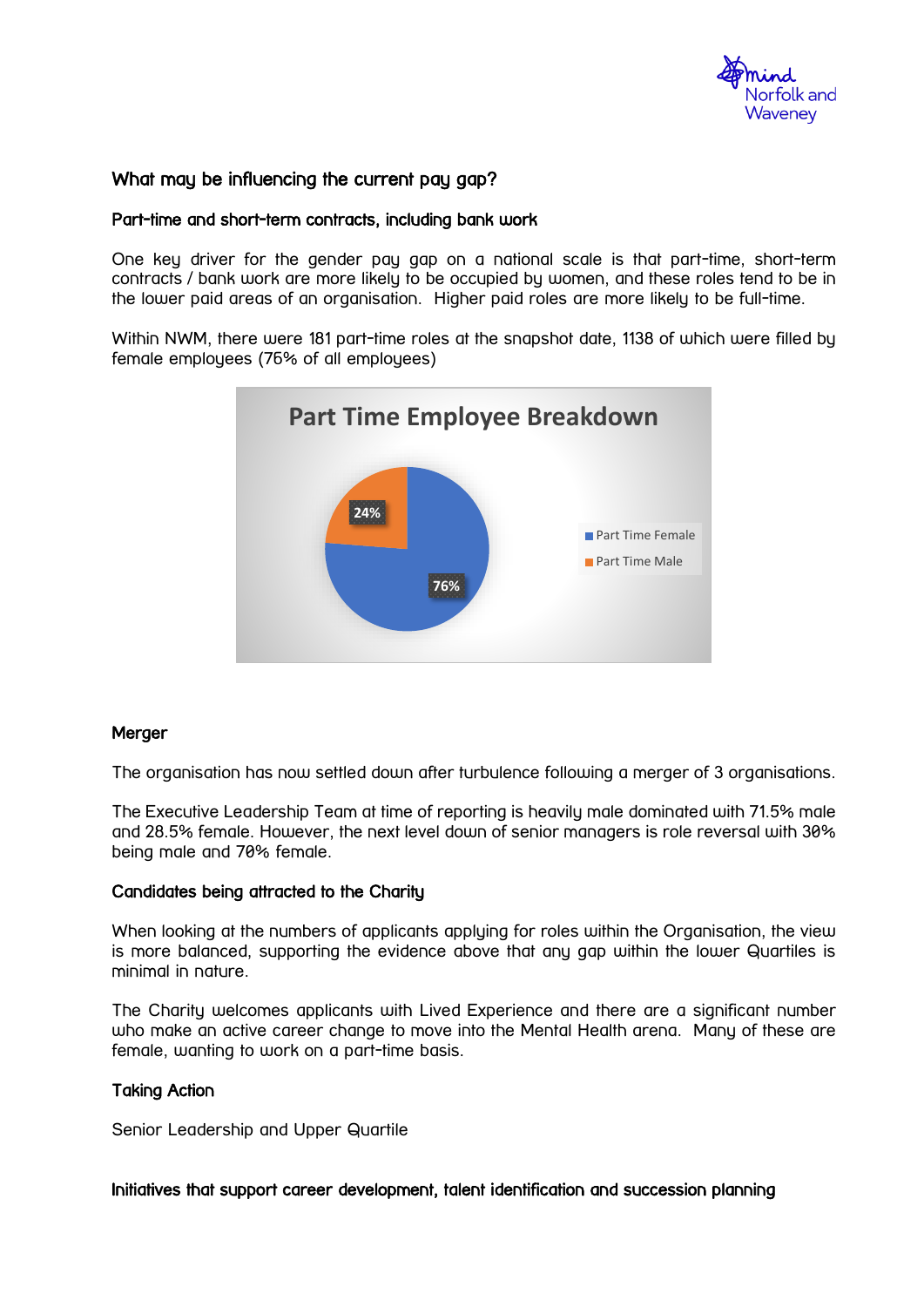

The Charity has identified the need for continuous improvement and a performance management process. The opportunity to identify future talent is in process. Identifying talent is work both vertically and horizontally.

The Charity is committed to employee development and as a starting point it has set up a clear induction as an organisation and departmental for all employees.

### **Action**

The charity is in now forming a cycle will be developed to include career pathing mechanisms as well as informal and formal coaching, mentoring schemes and access to wider learning & development opportunities.

Specific action points will be:

- To develop a suite of documents that encourage and support goal setting, regular review and discussion of personal development aspirations;
- Extend current Learning and Development opportunities to include non-mandatory interventions provided at the time of need, and flexibly;
- Proactively partner with Service Leads and managers to regularly discuss their teams in terms of development;
- To develop a formal career pathing process for each role so people joining the Charity are aware of their personal develop options, if they wish to take them;

#### Initiatives that support Equality, Diversity and Inclusivity

• Flexible Working: Whilst this happens informally across the organisation, practices are ad hoc and inconsistently applied thus creating a feeling of unfairness within different teams.

Action

- $\circ$  Review current flexible working and home working policies, considering a review to more adaptive ways of working, including hybrid patterns.
- o Managers to be supported in how to manage remote teams;
- $\circ$  Introduce new ways of working as a key USP in recruitment drives key attraction tool
- Wellbeing: Limited Wellbeing initiatives are provided to staff (e.g. counselling, EAP) but these need to be extended and applied on a wider scale

**Action** 

- o Promote the services more that are available to staff, i.e. EAP service, Healthcare plans etc.
- o Assess the viability of wellbeing days
- **Recognition:** Currently, apart from recognising long service with vouchers and certificates, there is no other form of recognition for those who go above and beyond.

**Action** 

o Review a voucher scheme that may allow for ad hoc payment to reward additional work over and beyond what is expected – consider a process by which employees can be nominated